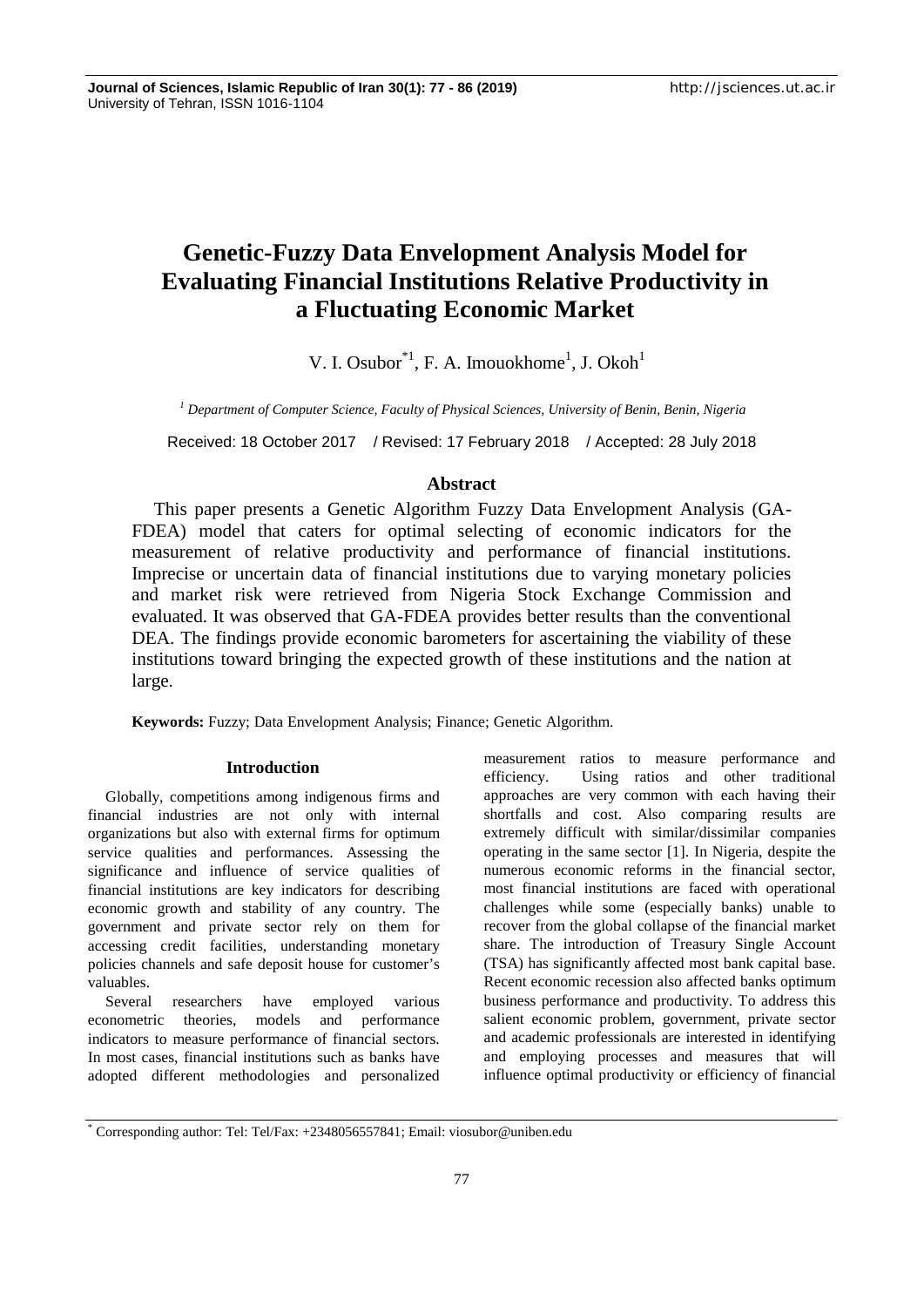industries. Two handy tools employed or used are Regression Analysis (RA) and Data Envelopment Analysis (DEA).

Efficiency measurement and analysis involves interactions of several input and output parameters or quantities during production processes. Using RA to measure efficiency is limited to several input and single output parameters. For multiple inputs and outputs interaction, several frameworks and methodologies have been deployed. Emrouznejad and De Witte [2] proposed COOPER framework for business efficiency and performance measurement, consumer confidence, and analysis of large statistical databases with much emphases on non-parametric methodologies.

Efficiency evaluation of financial institutions using non-parametric methods such as Data Envelopment Analysis (DEA) provides a fair measurement considering effective utilization of multiple economic indicators (inputs and outputs) simultaneously when compared to Stochastic Frontier Analysis (SFA)[3,4]. Selecting appropriate indicators for DEA evaluation was demonstrated by Madhanagopal and Chandrasekaran [5]. Previous DEA studies assume uniform reduction and increase in input and output parameters respectively to attain higher efficiency but failed to consider the risk factors or uncertainties in the money market which significantly affect assets investment and business policy formulations [6]. Therefore, selection of key indicators and normalization of input and output parameters to reduce noise and produce better prediction is very crucial [7].

## *Fuzzy Data Envelopment Analysis (FDEA)*

Data Envelopment Analysis (DEA) is a non parametric alternative to traditional growth accounting and it is suitable for analyzing productivity convergence based on frontier production functions [8]. The use of this approach requires the assumption about Returns To Scale (RTS) and changes in Total Factor Productivity (TFP) and they are decomposed into changes in the efficiency of production and technological changes. Also, DEA methodology is used for evaluating the relative efficiency of operating entities of similar nature, i.e. of decision-making units (DMUs) that use the same multiple inputs and produce the same multiple outputs [8]. The original question in DEA-literature focus on measuring each unit's efficiency in production compared to sample peers [9]. DEA was proven to be an effective tool for performance evaluation and benchmarking since it was first introduced [9,10]. Two approaches that have been emphasized in basic DEA models are *input-orientated* (i.e. maximizes proportional inputs reduction while holding outputs

constant) and *output-orientated (i.e* maximizes the proportional outputs increase while keeping inputs constant) [11,12]. Emrouznejad and De Witte [24] added that DEA is a complex process requiring various tools to identify the appropriate set of inputs/outputs and select a suitable model.

Fuzzy theory have been applied to cater for uncertainty and imprecision in observations/experiment. It influenced structuring complex information into meaningful and semantically sound entities which are central to all and supporting decision-making activities [13,14]. Finding appropriate membership functions of fuzzy efficiency scores when some observations are fuzzy numbers and ranking of DMUs were presented in [15,16]. Fuzzy set theory allows linguistic data to be used directly within the DEA models.

In the work of Lertworasirikul and colleagues [17], FDEA was described as a tool to compare the performance of a set of activities or organizations under uncertain environment. The FDEA realistically represent real-world problems than the conventional DEA models.

FDEA models have gained wider applications in industries and researchers have adopted four major approaches (tolerance approach; the -level based approach; the Fuzzy ranking approach; and the Possibility approach) for dealing with FDEA model [18]. The -level based approach is the most commonly used to treat imprecision in FDEA model [15-20]. The main idea consists to convert the FDEA model into a pair of parametric programs in order to find the lower and upper bounds at an  $\alpha$ -level of the membership functions of the efficiency scores.

Wanke and colleagues proposed FDEA -level models with bootstrap truncated regression to measure the impact of each model on the efficiency scores and to identify the most relevant contextual variables on efficiency [21]. Also, Wanke et al. [22] adopted fuzzy TOPSIS and regression approach to capture vagueness in the relative efficiency over time and identify key indicators that predict efficiency of banks in Brazil, Russia, India, China, and South Africa. Adopting Kazemi and Alimi model [23], all inputs, outputs and decision variables were defined as fuzzy numbers. The technique proposed in this work evaluates the performance of Decision Making Units (DMUs) by using fuzzy theory to translate input-output parameters and generalizes the efficiency of DMU (input vs output ratio).

## **Methodological Background**

In a DEA model, n indicates the number of DMUs to be evaluated;  $j=1,...,n$ ; m and s are the inputs and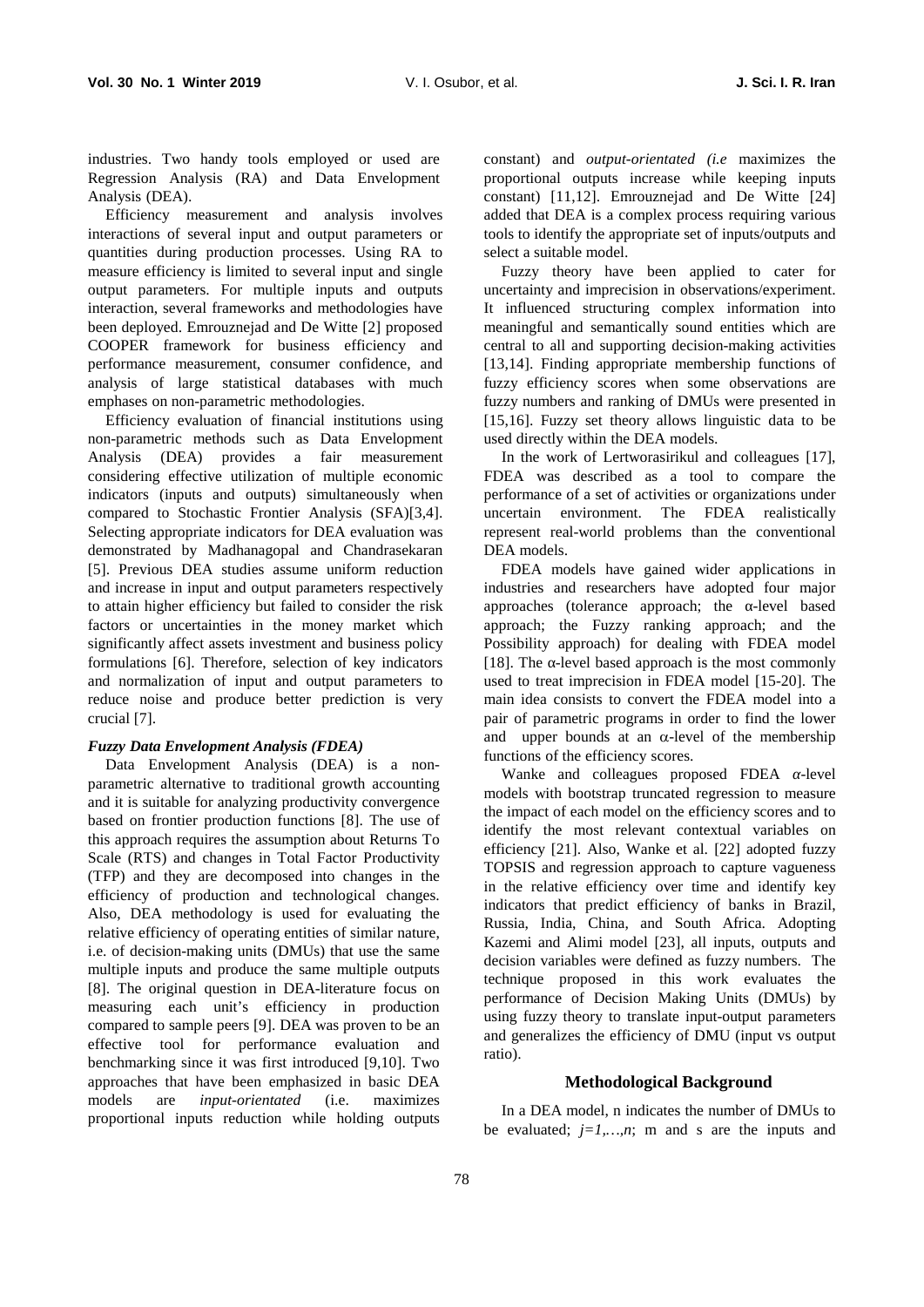outputs respectively for each DMUs; i=1,..m and r=1,..,s. A DMU<sub>i</sub> utilizes  $X_{ij}$  of input i and produces  $y_{ri}$ of output  $r \lambda_i$  is the weight assigned by the linear program,  $\theta$  is the efficiency calculated, s<sub>i</sub> and s<sub>r</sub> are the input and output slacks;  $\varepsilon$  is a non-Archimedian element defined which is smaller than any positive real number [24,25]. Applying fuzzy theory,  $DMU_i$  produces a fuzzy nonzero output vector  $\tilde{y}_j = (\tilde{y}_{1j}, \tilde{y}_{2j}, ..., \tilde{y}_{sj})^t \ge 0$  using a fuzzy nonzero input vector  $\tilde{x}_i = (\tilde{x}_{1i}, \tilde{x}_{2i}, ..., \tilde{x}_{ri})^t \geq$ 0where the superscript "t" indicates the transpose of a vector. Then, the fuzzified Constant Return of Scale (CRS) model with fuzzy coefficients for assessing *DMU<sup>j</sup>* Technical efficiency (TE) was formulated as shown in equation 1 [23,26,27].  $\text{Min} + \left[\sum_{i=1}^{n} S_i + \sum_{i=1}^{s} S_i^+\right]$ 

Subject to

$$
\sum_{j=1}^{n} \tilde{x}_{ij} \hat{i}_{j} + S_{i} = \tilde{x}_{i0}, \qquad i=1,2,...m
$$
  

$$
\sum_{j=1}^{n} \tilde{y}_{ij} + S_{i} = \tilde{x}_{i0}, \qquad i=1,2,...m
$$
  

$$
\sum_{j=1}^{n} \tilde{y}_{ij} + S_{r}^{+} = \tilde{y}_{i0}, \qquad i=1,2,...n
$$
  

$$
S_{i}^{+}, S_{r}^{+}, \qquad 0, \qquad j=1,2,...,n
$$

## *Equation 1*

Source: Zerafat et al., [27]

This research presents a novel FDEA approach that anchors on using optimization search algorithm-Genetic algorithm to select best variables. The uncertain variables are normalized before transforming into fuzzy number using Triangular Fuzzy membership function. The transformed data (inputs and outputs) are evaluated to determine the efficiency scores of various financial institutions.

#### *Procedures/Modules of proposed method*

This research methodology consists of five steps with each step addressing specific features as explained below.

*Step 1:* **Capturing of Economic Variables**- The economic variables (inputs and outputs) was captured from financial reports of various financial institutions as published annually in stock market. The financial institutions used in this study comprise of commercial banks, mortgage banks, microfinance banks and major insurances companies. The choice of these institutions was based on the ground of having a complete appraisal of different types of financial institutions within a single context as they in one way or the other affect the economic growth of a nation. The rule of thumb proposed by Cooper, et al. [10] was used to determine the sample size.

*Step 2:* **Selection of Best subset (parameters)**- Genetic Algorithm as one of the most efficient optimization search algorithm was used to search through the data set and provide the best subset or variables among the input and outputs that will contribute the most in the efficiency measure. GA consists of three components (i) Chromosomes (ii) fitness function and (iii) genetic operators i.e. mutation and crossover [28]. Searching appropriate subset from the large dataset was described in Cadima, et al.,[29] implemented by Madhanagopal and Chandrasekaran [5] using RM coefficient. RM is a concept that indicates the weighted average of the multiple correlations between each principal component of the full data and k subset variable [5]. It highlights the criterion's nature as a weighted average of the squares of the multiple correlations  $(r_m)$  [29]. The RM coefficient lies between 0 and 1 and the more it approaches 1, the higher the proportion of explained variance and vice visa.

The RM coefficient is given in equation 2.

$$
RM = corr(X, P_k X) = \sqrt{\frac{tr(x^{i} P_k X)}{tr(x^{i} X)}} = \sqrt{\frac{\sum_{i=1}^{p} \lambda_i (r_m)^2_i}{\sum_{j=1}^{p} \lambda_j}} = \sqrt{\frac{tr([S^2]_{(k)} S_k^{-1})}{tr(S)}}
$$
 Equation 2

Where:

Corr=correlation matrix; tr=trace of matrix; X is the full data matrix;  $S = \frac{1}{n} X^{i} X$  is p x

p covariance or correlation matrix of the full data set; K denotes the index set of k variable in the variable subset;  $P_k$  is the orthogonal projection matrix of the subspace spanned by a given k-variable subset;  $S_k$  is the k x k principle submatrix of matrix S which results from retaining the rows/columns whose indices belong to k;  $[S^2]_{(k)}$  is the k x k principle submatrix of  $S^2$  obtained by retaining the rows/columns associated with set k;  $\lambda_i$ stands for the i-th largest eigenvalue of the covariance or correlation matrix defined by  $X$ ;  $r_m$  stands for the multiple correlation between i-th principle component of the full data set and the k variable subset.

*Step 3:* **Fuzzification of data**- Extracted subsets from step 2 are transformed into fuzzy number using Triangular Membership Function (TMF). The data collected therefore need to be normalizing to reduce decision errors by computing z score for each variable in the data set [7,30]. TMF consist of triple values  $(\pi^l,$  $\pi^m$ ,  $\pi^u$ ) where  $\pi^l$  and  $\pi^u$  are the left and right sides (at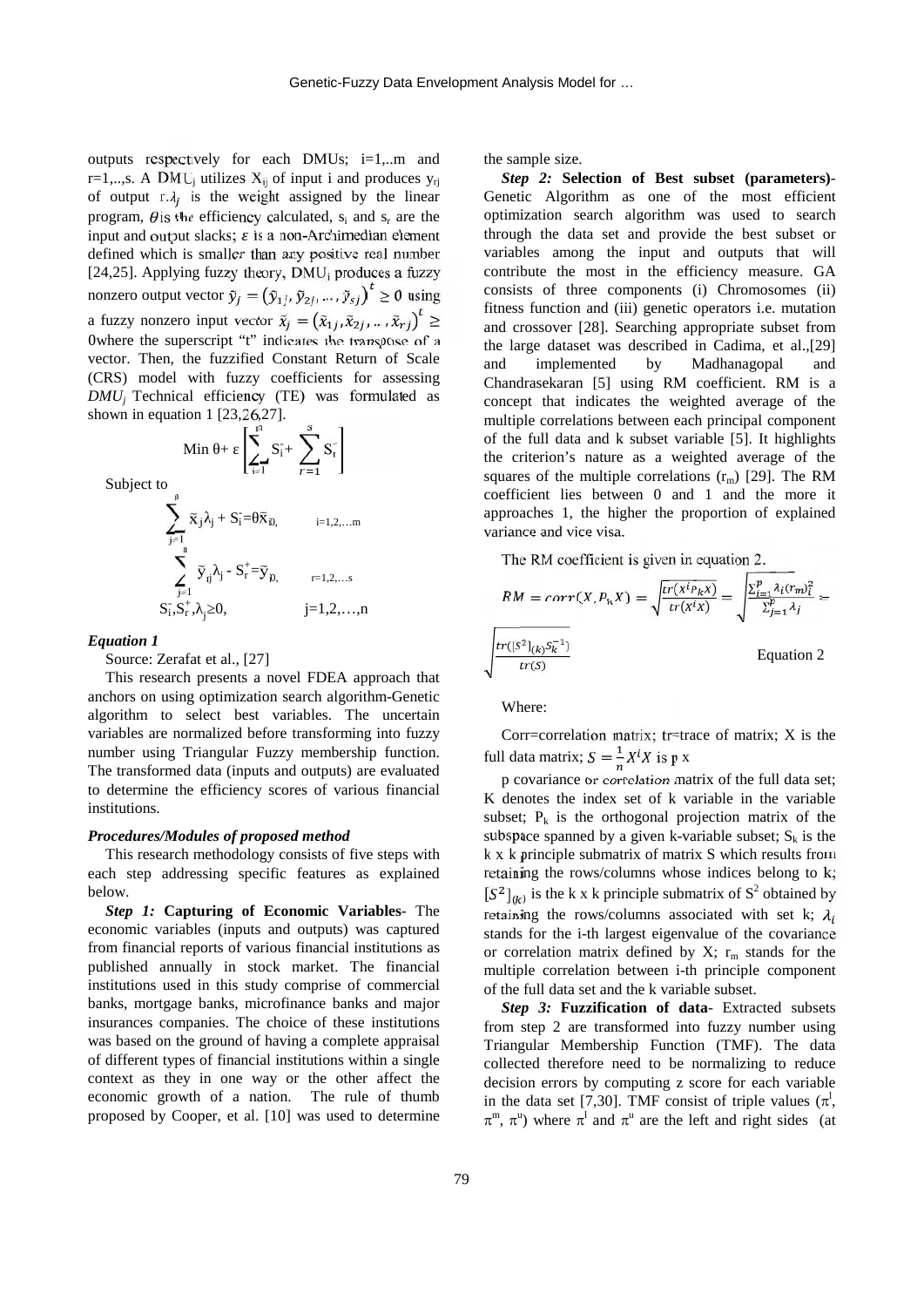

**Figure 1.** Triangular Membership function and Normal Distribution

99% confidence interval ) respectively of a particular selected variable and  $\pi^m$  is the centroid or mean value c of the variable. The three and the alpha cut ( -cut) value control the upper bound (U) and lower bound (L) of the TMF of each selected variable from step 2. The alpha cut introduces various level of risk and this will allow the model to accommodate uncertain or dynamic economic influence set by risk factor and varying money policies. See Equation 3and 4 for upper and lower bound computation.

| $L = \pi^l + \alpha(\pi^m - \pi^l)$ | Equation 3 | ır |
|-------------------------------------|------------|----|
| $U = \pi^u + \alpha(\pi^u - \pi^m)$ | Equation 4 |    |

Inputs  $(Xs)$  and outputs  $(Ys)$  are estimated using the TMF. Figure 1 exhibits both symmetric triangular and normal distribution. The larger the spread (standard deviation) the more it tend to bell or normal distribution. The smaller the spread, the more it tends towards a symmetric triangular distribution which is very usefully in risk management and changing market prices evaluation. The spread can also be control by the money policy put in place by government. As you can see, a variable can assume any position and will affect the performance of the institution. This step was implemented using FuzzyNumbers r package.

 $\mu(x \text{ or } y) =$  $\frac{1}{2}$  0 11  $\left(\pi^4 - \pi^3\right)$  $(X-\pi^3)$  :  $\left(\pi^2 - \pi^1\right)$  $\begin{pmatrix} 0 & \text{if} & x < \pi^1 \\ x - \pi^1 & \text{if} & -1 & \text{if} & -2 \end{pmatrix}$  $\left(\frac{x-\pi}{\pi^2-\pi^1}\right)$  if  $\pi^1 \leq x \leq \pi^2$ 1 if  $\pi^2 \le x \le \pi^3$ <br> $(x-\pi^3)$  is  $x \le x^4$  $\left(\frac{x-\pi}{\pi^4-\pi^3}\right)$  if  $\pi^3 \leq x < \pi^4$ 0 if  $\pi^4 < x$ Equation 5

*Step 4: DEA computation-* The efficiency scores comprising technical, pure technical and scale efficiency are computed using various alpha-cut values ( -cut). The alpha cut approach was adopted due to it intuitive appeal to estimate DMU efficiency values. cut is assumed to have value between 0 and 1. If cut=0, it means there is a high risk of volatility of the crisp data and it lies in 99% confidence interval. When -cut=1, this is zero risk volatility, therefore the crisp data is stable and lies within the 68% confidence interval. This step was implemented using the Benchmarking r package [4].

*Step 5: Ranking of DMUs.* In this step, the efficiency scores of each DMU are ranked using Fuzzy Ranking Index (FRI) [31]. The bigger the FRI, the better the rank for the DMUs. In evaluating performance, a DMU is fully (100%) efficient if and only if both the efficiency score equals 1 and all slacks is equal to zero. While a DMU whose efficiency score equals 1 but not all it slacks equals zero is weakly efficient [32].

## *An application in Nigeria Stock Exchange Commission (SEC)*

The source of data used in this research was financial reports of 23 financial institutions (Table 1) obtained from Nigeria Stock Exchange Commission (SEC) that have actively published their financial reports since last four years (2013-2016). Other criteria for selecting these institutions include huge investment in ICT driven banking operations and having over 20 branches nationwide.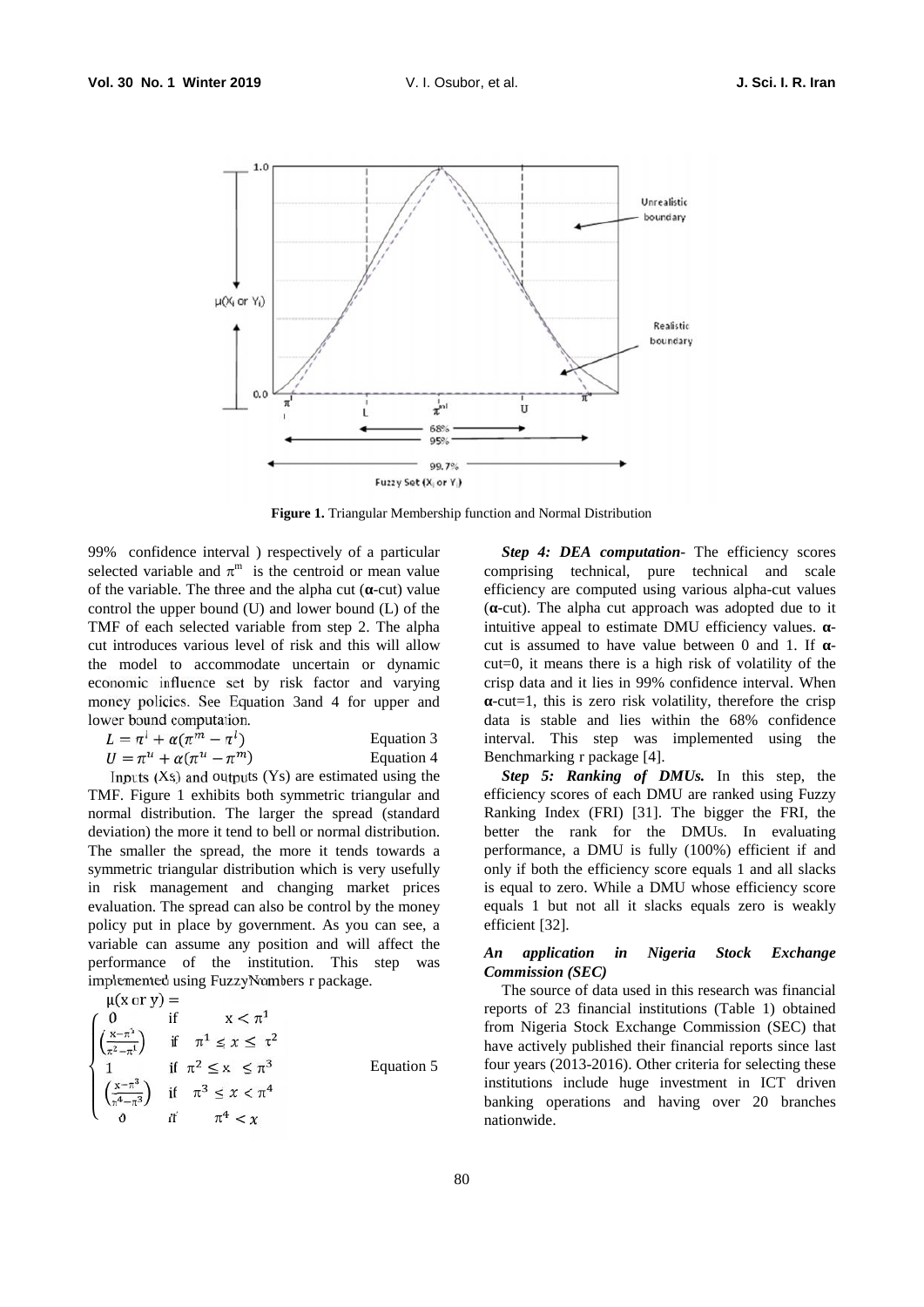| <b>DMU</b> | <b>Institution Name</b>             | <b>Type</b>              | 2013 | 2014 | 2015 | 2016 |
|------------|-------------------------------------|--------------------------|------|------|------|------|
|            | <b>Sterling Bank Plc</b>            | Commercial Bank          |      |      |      |      |
|            | <b>Access Bank</b>                  | <b>Commercial Bank</b>   |      |      |      |      |
|            | Ecobank Nigeria                     | <b>Commercial Bank</b>   |      |      |      |      |
|            | <b>First City Monument Bank</b>     | <b>Commercial Bank</b>   |      |      |      |      |
|            | Skye Bank                           | <b>Commercial Bank</b>   |      |      |      |      |
|            | Union Bank of Nigeria               | <b>Commercial Bank</b>   |      |      |      |      |
|            | United Bank for Africa              | <b>Commercial Bank</b>   |      |      |      |      |
|            | Unity Bank Plc.                     | <b>Commercial Bank</b>   |      |      |      |      |
| 9          | Wema Bank                           | <b>Commercial Bank</b>   |      |      |      |      |
| 10         | Zenith Bank                         | <b>Commercial Bank</b>   |      |      |      |      |
| 11         | <b>Guaranty Trust Bank</b>          | <b>Commercial Bank</b>   |      |      |      |      |
| 12         | Fidelity Bank Nigeria               | <b>Commercial Bank</b>   |      |      |      |      |
| 13         | First Bank of Nigeria               | <b>Commercial Bank</b>   |      |      |      |      |
| 14         | Diamond Bank                        | <b>Commercial Bank</b>   |      |      |      |      |
| 15         | Stanbic IBTC Bank Nigeria Limited   | <b>Commercial Bank</b>   |      |      |      |      |
| 16         | NPF Microfinance Bank Plc           | Microfinance Bank        |      |      |      |      |
| 17         | <b>FORTIS Microfinance Bank Plc</b> | Microfinance Bank        |      |      |      |      |
| 18         | Abbey Mortgage Bank Plc.            | Mortgage Bank            |      |      |      |      |
| 19         | Infinity Trust Mortgage Bank Plc    | Mortgage Bank            |      |      |      |      |
| 20         | Aiico Insurance Plc                 | <b>Insurance Company</b> |      |      |      |      |
| 21         | African Alliances Plc               | <b>Insurance Company</b> |      |      |      |      |
| 22         | Africa Prudential Registrars Plc    | <b>Insurance Company</b> |      |      |      |      |
| 23         | Prestige Assurance Ltd              | <b>Insurance Company</b> |      |      |      |      |

**Table 1.** List of Decision Making Units (DMU)

In most efficiency studies of financial institutions, the two main approaches for selecting inputs and outputs parameter are production and intermediation approach. Production approach defines bank activities as production of services and views banks as using physical inputs(labour and capital) to provide deposits and loans. It is more suitable for the analysis of bank branch efficiency. Intermediation approach views banks as the intermediating funds between savers and investors. This approach is more suitable for evaluating various and different institutions within the same domain [5,30] and it will be adopted in this research.

Micheal [3] expressed that inputs and outputs

selection is a major challenge, economic analysts encounter in modelling bank or financial institution's efficiency. Since DEA results are influenced by number of observations, this research observed the convention suggested by Cooper et al. [10]. In fact there are 92 observations (23 DMUs \* 4year) which satisfy a minimum number greater than  $3*($ inputs + outputs).

## **Results and Discussion**

*Model formulation and Selection of the best Inputs and Outputs parameter.*

Selecting appropriate parameters (inputs and outputs)

| <b>Input Variable Name</b>                                                       | Code       |
|----------------------------------------------------------------------------------|------------|
| Capital (cash and cash equivalent)                                               | CAP        |
| Fixed asset (properties and equipments)                                          | <b>FIA</b> |
| Total Expenses (Interest expenses +other expenses e.g. Personnel wages/salaries) | TЕ         |
| <b>Output Variable Name</b>                                                      | Code       |
| Gross Loan and advances (loans granted to customers)                             | <b>GLA</b> |
| Total Income(Operating Income $+$ other income $+$ Net Interest Income)          |            |
| Investment (Financial investment in subsidiaries)                                | <b>INV</b> |
| Net profit (Profit of the year after tax deductions)                             | <b>NEP</b> |

| <b>MODELS</b> | Var.1 | Var.2      | Var.3 | Var.4 | Var.5 | Var.6 | Var.7      | <b>RM</b> best values |
|---------------|-------|------------|-------|-------|-------|-------|------------|-----------------------|
|               | CAP   | <b>FIA</b> |       |       | m     |       |            | 0.878854              |
|               | CAP   | <b>FIA</b> |       |       | тı    |       | NEP        | 0.95644               |
| Ш             |       | <b>FIA</b> | TE    |       | TI    | INV   | <b>NEP</b> | 0.976757              |
| $\mathbf{H}$  |       | <b>FIA</b> | TE    | GLA   | ויד   | INV   | <b>NEP</b> | 0.994354              |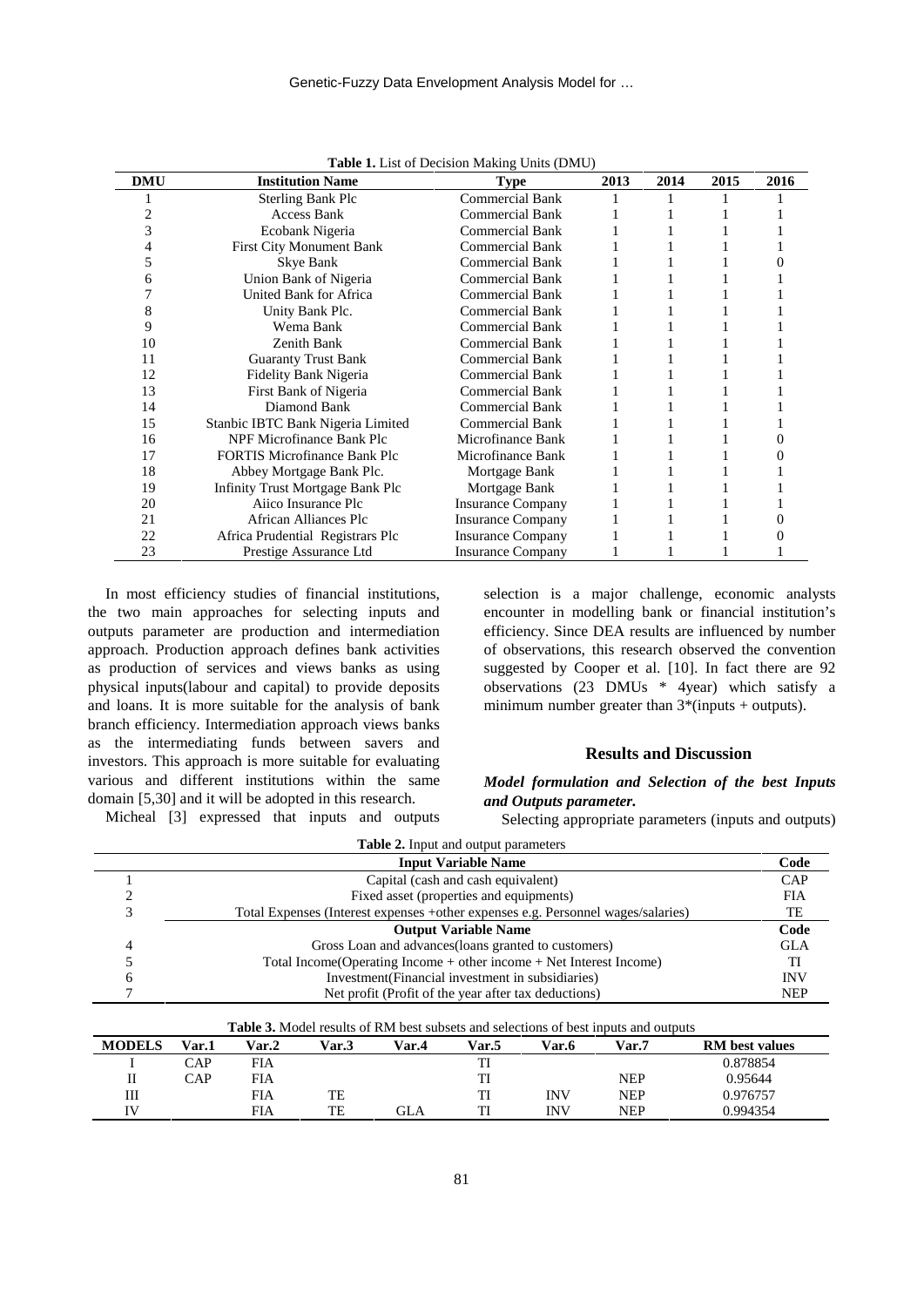for any performance evaluation model is very crucial because it influences the decision making process (Table 2). The best RM values of all parameters were computed using Genetic Algorithm with RM coefficient (see equation 2) using Subselect R package. All model RM values approach 1 showing higher variance among the parameters. The GA-FDEA model will be evaluated based on seven key indicators that form four models (Table 3).

## *Empirical Results*

To determine the efficiency score, the FDEA was implemented using R statistical package. Tables 4 to 7 show the various efficiency scores of both CRS-DEA and GA-FDEA from 2013 to 2016.

In Table 4, Model 1: 2, 1 and 20 DMUs were perfectly efficient (PE), weakly or partially efficient (WE) and not efficient (NtE) respectively using the Constant Return on Scale DEA (CRS-DEA). Using Genetic Algorithm-Fuzzy DEA (GA-FDEA), 6 and 17 DMUs has PE and NtE respectively. For Model 2; 3 and 20 DMUs were PE and NtE respectively for CRS-DEA. In GA-FDEA 4 and 19 DMUs were PE and NtE respectively. For Model 3; 3 and 20 DMUs were PE and

NtE respectively for CRS-DEA while 6 and 17 DMUs were PE and NtE respectively for GA-FDEA. For Model 4; 12 and 11 DMUs were PE and NtE respectively for CRS-DEA while 8 and 15 DMUs were PE and NtE respective for GA-FDEA.

In Table 5, Model 1; 3 and 20 DMUs were PE and NtE respectively using the CRS-DEA while Using GA- FDEA, 6 and 17 DMUs were PE and NtE respectively. Model 2 and 3 were the same with the previous year. Model 4; 9 and 14 DMUs were PE and NtE respectively for CRS-DEA while 6 and 17 DMUs were PE and NtE respective for GA-FDEA.

In Table 6, Model 1; 4 and 19 DMUs were PE and NtE respectively using the CRS-DEA while Using GA- FDEA, 6 and 17 DMUs were PE and NtE respectively. Model 2; 3 and 20 DMUs were PE and NtE respectively for both CRS-DEA and GA-FDEA. Model 3; 4 and 19 DMUs were PE and NtE respectively for CRS-DEA while 5 and 18 DMUs were PE and NtE respectively for GA-FDEA. Model 4: 8 and 15 DMUs were PE and NtE respectively for CRS-DEA while 7 and 16 DMUs were PE and NtE respective for GA-FDEA.

In Table 7, Model 1; 3 and 15 DMUs were PE and NtE respectively using the CRS-DEA while Using GA-

| <b>Table 4.</b> DMU efficiency scores of CRS DEA and GA-FDEA for 2013 |  |
|-----------------------------------------------------------------------|--|
|-----------------------------------------------------------------------|--|

|                    |      |                |              | Model1 |                |                |      | Model2         |                |      | Model 3        |                |      | Model 4        |                |  |
|--------------------|------|----------------|--------------|--------|----------------|----------------|------|----------------|----------------|------|----------------|----------------|------|----------------|----------------|--|
|                    |      | <b>CRS DEA</b> |              |        | <b>GA-FDEA</b> |                |      | <b>GA-FDEA</b> |                |      | <b>GA-FDEA</b> |                |      | <b>GA-FDEA</b> |                |  |
|                    | eff  | S              | Rk           | eff    | S              | Rk             | Eff  | S              | Rk             | eff  | ${\bf S}$      | Rk             | eff  | S              | Rk             |  |
| DMU1               | 1.00 | $\overline{0}$ | 22           | 1.00   | $\Omega$       | 20.5           | 0.51 | $\mathbf{1}$   | 11             | 1.00 | $\theta$       | 20.5           | 1.00 | $\Omega$       | 19.5           |  |
| DMU <sub>2</sub>   | 0.12 | $\Omega$       | 4            | 0.72   | $\Omega$       | 9              | 0.38 | $\Omega$       | 7              | 0.72 | $\theta$       | 9              | 0.62 | 1              | 9              |  |
| DMU <sub>3</sub>   | 0.18 | $\Omega$       | 8            | 0.59   | 1              | 5              | 0.25 | $\Omega$       | $\overline{c}$ | 0.59 | 1              | 5              | 0.61 |                | 8              |  |
| DMU4               | 0.43 | $\mathbf{1}$   | 18           | 0.69   | $\mathbf{0}$   | 8              | 0.34 | $\Omega$       | 5              | 0.69 | $\mathbf{0}$   | 8              | 0.63 |                | 10             |  |
| DMU <sub>5</sub>   | 0.49 | $\mathbf{1}$   | 19           | 0.68   | $\mathbf{0}$   | 7              | 0.35 | $\Omega$       | 6              | 0.68 | $\mathbf{0}$   | 7              | 0.61 |                | 7              |  |
| DMU <sub>6</sub>   | 0.33 | $\overline{0}$ | 15           | 0.55   | $\mathbf{0}$   | 3              | 0.49 | $\Omega$       | 10             | 0.55 | $\mathbf{0}$   | 3              | 0.52 |                | $\overline{c}$ |  |
| DMU7               | 0.14 | $\Omega$       | 6            | 0.78   | $\Omega$       | 10             | 0.42 | 1              | 9              | 0.78 | $\Omega$       | 10             | 0.65 | 1              | 12             |  |
| DMU <sub>8</sub>   | 0.20 | $\Omega$       | 9            | 1.00   | $\Omega$       | 20.5           | 0.64 | 1              | 13             | 1.00 | $\mathbf{0}$   | 20.5           | 1.00 | $\Omega$       | 19.5           |  |
| DMU9               | 0.29 | $\Omega$       | 12           | 0.79   | 1              | 11             | 0.79 | $\Omega$       | 14             | 0.79 | 1              | 11             | 0.87 | 1              | 15             |  |
| DMU10              | 0.29 | $\mathbf{1}$   | 13           | 0.57   | 1              | $\overline{4}$ | 0.14 | 1              | 1              | 0.57 | 1              | $\overline{4}$ | 0.41 |                | 1              |  |
| DMU11              | 0.26 | $\Omega$       | 11           | 0.29   | 1              | $\overline{2}$ | 0.29 | 1              | 4              | 0.29 | 1              | $\overline{c}$ | 0.58 |                | 3              |  |
| DMU <sub>12</sub>  | 0.13 | $\overline{0}$ | 5            | 0.67   | $\Omega$       | 6              | 0.40 | $\Omega$       | 8              | 0.67 | $\mathbf{0}$   | 6              | 0.60 |                | 6              |  |
| DMU <sub>13</sub>  | 0.17 | $\Omega$       | 7            | 0.26   | $\mathbf{1}$   | 1              | 0.26 | 1              | 3              | 0.26 | 1              | 1              | 0.59 |                | 5              |  |
| DMU14              | 0.22 | $\overline{0}$ | 10           | 0.99   | $\mathbf{1}$   | 16             | 0.99 | $\mathbf{0}$   | 18             | 0.99 | 1              | 16             | 0.58 |                | 4              |  |
| DMU <sub>15</sub>  | 0.35 | $\overline{0}$ | 16           | 0.93   | $\theta$       | 14             | 0.55 | $\Omega$       | 12             | 0.93 | $\mathbf{0}$   | 14             | 0.66 | 1              | 13             |  |
| DMU <sub>16</sub>  | 0.53 | $\overline{0}$ | 20           | 0.98   | $\mathbf{1}$   | 15             | 0.98 | 1              | 17             | 0.98 | 1              | 15             | 1.00 | $\Omega$       | 19.5           |  |
| DMU17              | 1.00 | $\mathbf{1}$   | 22           | 1.00   | $\Omega$       | 20.5           | 1.00 | $\Omega$       | 21.5           | 1.00 | $\mathbf{0}$   | 20.5           | 0.74 | 1              | 14             |  |
| DMU <sub>18</sub>  | 0.03 | $\overline{0}$ | $\mathbf{1}$ | 0.89   | $\mathbf{1}$   | 13             | 0.89 | 1              | 16             | 0.89 | 1              | 13             | 1.00 | $\Omega$       | 19.5           |  |
| DMU <sub>19</sub>  | 0.05 | $\Omega$       | 2            | 1.00   | $\theta$       | 20.5           | 1.00 | $\Omega$       | 21.5           | 1.00 | $\mathbf{0}$   | 20.5           | 1.00 | $\Omega$       | 19.5           |  |
| DMU <sub>20</sub>  | 0.41 | $\Omega$       | 17           | 1.00   | $\Omega$       | 20.5           | 1.00 | $\Omega$       | 21.5           | 1.00 | $\Omega$       | 20.5           | 1.00 | $\Omega$       | 19.5           |  |
| DMU21              | 0.31 | $\Omega$       | 14           | 0.99   | $\mathbf{1}$   | 17             | 0.99 | 1              | 19             | 0.99 | 1              | 17             | 1.00 | $\Omega$       | 19.5           |  |
| DMU <sub>22</sub>  | 1.00 | $\overline{0}$ | 22           | 1.00   | $\theta$       | 20.5           | 1.00 | $\Omega$       | 21.5           | 1.00 | $\theta$       | 20.5           | 1.00 | 0              | 19.5           |  |
| DMU <sub>23</sub>  | 0.07 | $\Omega$       | 3            | 0.81   | 1              | 12             | 0.81 | 1              | 15             | 0.81 | 1              | 12             | 0.64 | 1              | 11             |  |
| Perfect Efficiency | 2    |                |              | 6      |                |                | 4    |                |                | 6    |                |                | 8    |                |                |  |
| Weak Efficiency    |      |                |              |        |                |                |      |                |                |      |                |                |      |                |                |  |
| Not Efficient      | 21   |                |              | 17     |                |                | 19   |                |                | 17   |                |                | 15   |                |                |  |

eff=efficiency scores, s=slack(0-no slack, 1- slack is present),Rk=ranking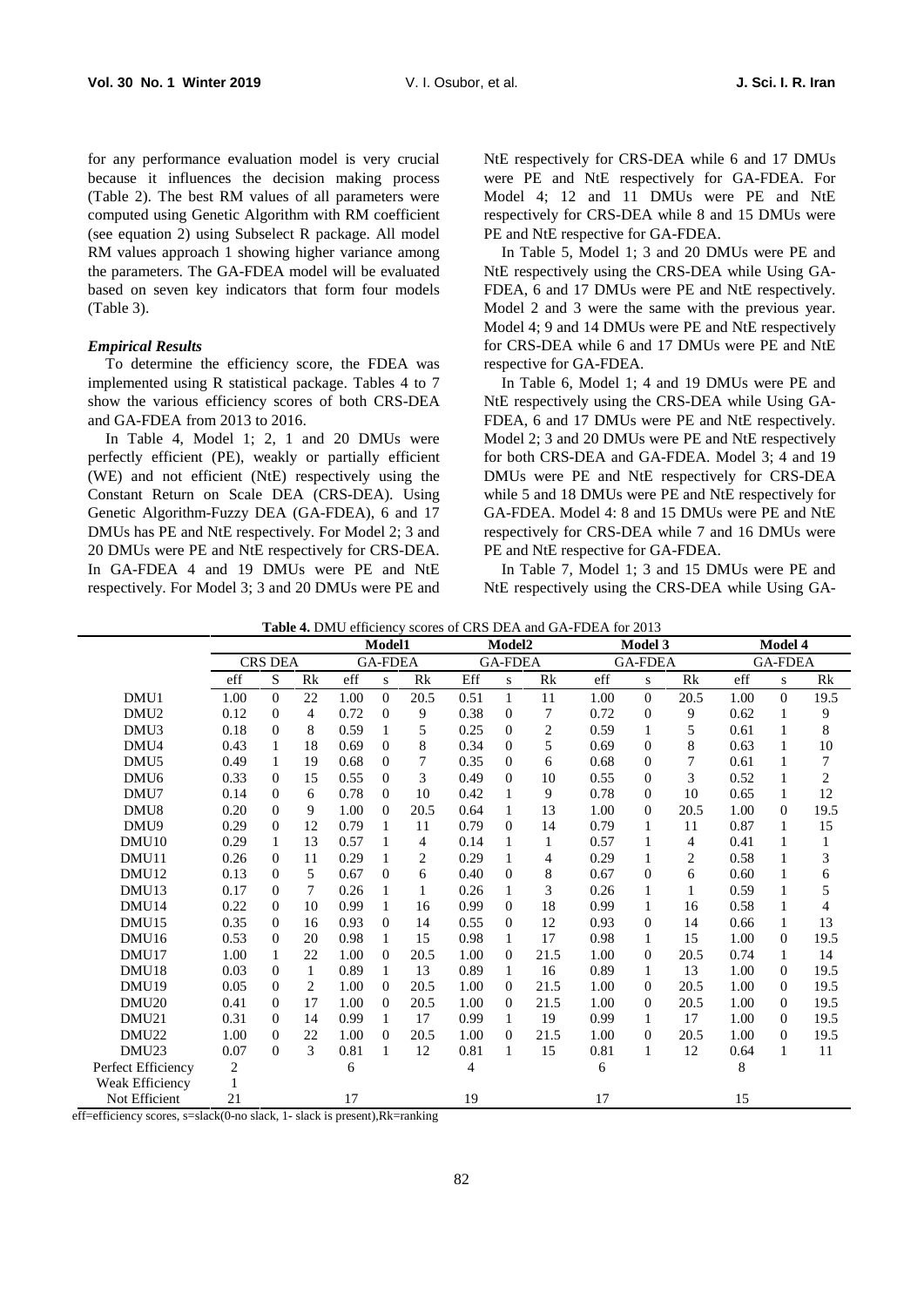|                    |      | <b>CRS DEA</b> |                |      | Model1         |                |      | Model <sub>2</sub> |                |      | Model 3        |                |      | Model 4        |                |
|--------------------|------|----------------|----------------|------|----------------|----------------|------|--------------------|----------------|------|----------------|----------------|------|----------------|----------------|
|                    |      |                |                |      | <b>GA-FDEA</b> |                |      | <b>GA-FDEA</b>     |                |      | <b>GA-FDEA</b> |                |      | <b>GA-FDEA</b> |                |
|                    | eff  | S              | Rk             | eff  | s              | Rk             | Eff  | s                  | Rk             | eff  | s              | Rk             | eff  | S.             | Rk             |
| DMU1               | 1.00 | $\Omega$       | 22             | 1.00 | $\Omega$       | 20.5           | 0.91 | $\Omega$           | 18             | 1.00 | $\Omega$       | 20.5           | 0.87 | $\mathbf{1}$   | 17             |
| DMU <sub>2</sub>   | 0.10 | $\mathbf{0}$   | 3              | 0.57 |                | 6              | 0.57 | $\mathbf{0}$       | 7              | 0.57 | 1              | 6              | 0.45 |                | 3              |
| DMU3               | 0.22 |                | 9              | 0.49 |                | 5              | 0.46 | $\Omega$           | 4              | 0.49 |                | 5              | 0.45 |                | 4              |
| DMU4               | 0.50 | $\mathbf{0}$   | 18             | 0.62 | $\Omega$       | 8              | 0.61 | $\Omega$           | 9              | 0.62 | $\Omega$       | 8              | 0.53 |                | 12             |
| DMU <sub>5</sub>   | 0.48 | $\Omega$       | 16             | 0.87 |                | 15             | 0.87 | $\Omega$           | 16             | 0.87 |                | 15             | 0.51 | 1              | 11             |
| DMU <sub>6</sub>   | 0.45 | $\mathbf{0}$   | 15             | 0.81 |                | 14             | 0.81 | $\mathbf{0}$       | 14             | 0.81 | 1              | 14             | 0.46 | 1              | 5              |
| DMU7               | 0.16 | $\Omega$       | $\tau$         | 0.63 |                | 9              | 0.63 | $\Omega$           | 10             | 0.63 |                | 9              | 0.49 | 1              | 10             |
| DMU8               | 0.32 | $\Omega$       | 12             | 1.00 | $\Omega$       | 20.5           | 1.00 | $\Omega$           | 21.5           | 1.00 | $\theta$       | 20.5           | 1.00 | $\mathbf{0}$   | 20.5           |
| DMU9               | 0.34 |                | 14             | 0.96 |                | 17             | 0.96 | $\Omega$           | 19             | 0.96 |                | 17             | 0.71 |                | 15             |
| DMU <sub>10</sub>  | 0.26 |                | 11             | 0.49 |                | 4              | 0.41 |                    | $\mathfrak{2}$ | 0.49 |                | 4              | 0.47 |                | 8              |
| DMU11              | 0.19 |                | 8              | 0.48 |                | 3              | 0.48 | $\Omega$           | 6              | 0.48 |                | 3              | 0.45 |                | $\overline{c}$ |
| DMU12              | 0.23 | $\Omega$       | 10             | 0.64 |                | 10             | 0.64 | $\Omega$           | 11             | 0.64 |                | 10             | 0.47 |                | 9              |
| DMU <sub>13</sub>  | 0.14 | $\Omega$       | 6              | 0.58 |                | 7              | 0.58 | $\Omega$           | 8              | 0.58 |                | 7              | 0.46 |                | 6              |
| DMU14              | 0.50 | $\Omega$       | 17             | 0.64 |                | 11             | 0.64 | $\Omega$           | 12             | 0.64 |                | 11             | 0.47 |                | $\overline{7}$ |
| DMU <sub>15</sub>  | 0.83 | $\Omega$       | 19             | 0.88 |                | 16             | 0.88 | $\Omega$           | 17             | 0.88 |                | 16             | 0.59 | 1              | 13             |
| DMU16              | 0.34 |                | 13             | 0.72 |                | 13             | 0.72 |                    | 13             | 0.72 | 1              | 13             | 1.00 | $\mathbf{0}$   | 20.5           |
| DMU17              | 1.00 | $\Omega$       | 22             | 1.00 | $\mathbf{0}$   | 20.5           | 1.00 | $\Omega$           | 21.5           | 1.00 | $\Omega$       | 20.5           | 0.38 | 1              |                |
| DMU <sub>18</sub>  | 0.05 | $\Omega$       | $\overline{2}$ | 0.42 |                | $\overline{c}$ | 0.42 |                    | 3              | 0.42 | 1              | $\overline{2}$ | 1.00 | $\mathbf{0}$   | 20.5           |
| DMU19              | 0.04 | $\Omega$       |                | 1.00 | $\Omega$       | 20.5           | 1.00 | $\Omega$           | 21.5           | 1.00 | $\Omega$       | 20.5           | 1.00 | $\mathbf{0}$   | 20.5           |
| DMU <sub>20</sub>  | 0.14 | $\Omega$       | 5              | 0.35 |                | $\mathbf{1}$   | 0.35 |                    | $\mathbf{1}$   | 0.35 | 1              | $\mathbf{1}$   | 0.73 | 1              | 16             |
| DMU21              | 0.96 | $\Omega$       | 20             | 1.00 | $\Omega$       | 20.5           | 0.81 |                    | 15             | 1.00 | $\Omega$       | 20.5           | 1.00 | $\mathbf{0}$   | 20.5           |
| DMU22              | 1.00 | $\Omega$       | 22             | 1.00 | $\Omega$       | 20.5           | 1.00 | $\Omega$           | 21.5           | 1.00 | $\Omega$       | 20.5           | 1.00 | $\mathbf{0}$   | 20.5           |
| DMU <sub>23</sub>  | 0.13 | $\Omega$       | 4              | 0.67 |                | 12             | 0.46 |                    | 5              | 0.67 | 1              | 12             | 0.65 | 1              | 14             |
| Perfect Efficiency | 3    |                |                | 6    |                |                | 4    |                    |                | 6    |                |                | 6    |                |                |
| Weak Efficiency    |      |                |                |      |                |                |      |                    |                |      |                |                |      |                |                |
| Not Efficient      | 20   |                |                | 17   |                |                | 19   |                    |                | 17   |                |                | 17   |                |                |

**Table 5.** DMU efficiency scores of CRS DEA and GA-FDEA for 2014

eff=efficiency scores, s=slack(0-no slack, 1- slack is present),Rk=ranking

**Table 6.** DMU efficiency scores of CRS DEA and GA-FDEA for 2015

|                    |      | <b>CRS DEA</b> |      |      | Model1         |                |      | <b>Model2</b>  |    |      | <b>Model 3</b> |                | <b>Model 4</b> |                |                |
|--------------------|------|----------------|------|------|----------------|----------------|------|----------------|----|------|----------------|----------------|----------------|----------------|----------------|
|                    |      |                |      |      | <b>GA-FDEA</b> |                |      | <b>GA-FDEA</b> |    |      | <b>GA-FDEA</b> |                |                | <b>GA-FDEA</b> |                |
|                    | Eff  | S              | Rk   | eff  | S              | Rk             | Eff  | ${\bf S}$      | Rk | eff  | S              | Rk             | eff            | ${\bf S}$      | Rk             |
| DMU1               | 0.18 | $\mathbf{1}$   | 16   | 0.95 | 1              | 15             | 0.62 | $\Omega$       | 13 | 0.95 | 1              | 15             | 0.66           |                | 13             |
| DMU <sub>2</sub>   | 0.09 | $\mathbf{1}$   | 10   | 0.45 | 1              | 4              | 0.20 |                | 5  | 0.45 | 1              | $\overline{4}$ | 0.47           |                | 6              |
| DMU3               | 0.08 | 1              | 8    | 0.72 | 1              | 11             | 0.67 | $\Omega$       | 14 | 0.72 | 1              | 11             | 0.71           | 1              | 14             |
| DMU4               | 1.00 | $\Omega$       | 21.5 | 1.00 | $\Omega$       | 21             | 1.00 | $\Omega$       | 22 | 1.00 | $\Omega$       | 21             | 1.00           | $\Omega$       | 20             |
| DMU <sub>5</sub>   | 0.05 | 1              | 4    | 0.47 | 1              | 5              | 0.05 |                | 1  | 0.47 | 1              | 5              | 0.47           | 1              | 3.5            |
| DMU <sub>6</sub>   | 0.07 | $\Omega$       | 5    | 0.70 |                | 9              | 0.33 |                | 9  | 0.70 | 1              | 9              | 0.59           |                | 12             |
| DMU7               | 0.09 |                | 9    | 0.42 | 1              | 3              | 0.20 |                | 4  | 0.42 | 1              | 3              | 0.48           | 1              | 9              |
| DMU8               | 0.15 |                | 15   | 1.00 | $\Omega$       | 21             | 0.50 |                | 11 | 1.00 | $\theta$       | 21             | 1.00           | $\mathbf{0}$   | 20             |
| DMU9               | 0.07 |                | 6    | 0.78 | 1              | 12             | 0.52 |                | 12 | 0.78 | 1              | 12             | 0.56           |                | 11             |
| DMU10              | 0.09 | 1              | 11   | 0.37 |                | $\overline{2}$ | 0.15 |                | 2  | 0.37 | 1              | $\overline{2}$ | 0.48           |                | 7              |
| DMU11              | 0.12 | $\Omega$       | 14   | 0.61 |                | 7              | 0.29 |                | 7  | 0.61 | 1              | $\overline{7}$ | 0.47           |                | $\mathfrak{2}$ |
| DMU <sub>12</sub>  | 0.10 |                | 12   | 0.56 |                | 6              | 0.27 |                | 6  | 0.56 | 1              | 6              | 0.47           |                | 3.5            |
| DMU <sub>13</sub>  | 0.20 |                | 17   | 0.34 |                |                | 0.18 | $\Omega$       | 3  | 0.34 | 1              |                | 0.48           |                | 8              |
| DMU14              | 1.00 | $\Omega$       | 21.5 | 0.64 |                | 8              | 0.32 |                | 8  | 0.64 | 1              | 8              | 0.47           |                | 5              |
| DMU <sub>15</sub>  | 0.12 |                | 13   | 0.70 |                | 10             | 0.34 |                | 10 | 0.70 | 1              | 10             | 0.54           |                | 10             |
| DMU <sub>16</sub>  | 0.27 |                | 18   | 0.97 | 1              | 16             | 0.97 |                | 17 | 0.97 | 1              | 16             | 1.00           | $\Omega$       | 20             |
| DMU17              | 1.00 |                | 21.5 | 1.00 | $\theta$       | 21             | 1.00 | $\Omega$       | 22 | 1.00 | $\Omega$       | 21             | 1.00           | $\Omega$       | 20             |
| DMU <sub>18</sub>  | 0.04 | $\Omega$       | 2    | 0.98 | 1              | 17             | 0.98 |                | 18 | 0.98 | 1              | 17             | 1.00           | $\Omega$       | 20             |
| DMU19              | 0.01 | $\mathbf{0}$   | 1    | 1.00 | $\Omega$       | 21             | 1.00 | $\theta$       | 22 | 1.00 | $\mathbf{0}$   | 21             | 1.00           | $\mathbf{0}$   | 20             |
| DMU <sub>20</sub>  | 0.08 | $\Omega$       | 7    | 0.85 | 1              | 13             | 0.84 |                | 15 | 0.85 | 1              | 13             | 0.34           | 1              |                |
| DMU21              | 1.00 | $\Omega$       | 21.5 | 1.00 | $\theta$       | 21             | 0.98 |                | 19 | 1.00 | $\mathbf{0}$   | 21             | 1.00           | $\mathbf{0}$   | 20             |
| DMU22              | 0.72 |                | 19   | 1.00 |                | 18             | 1.00 |                | 20 | 1.00 | 1              | 18             | 0.81           |                | 16             |
| DMU <sub>23</sub>  | 0.05 | $\mathbf{1}$   | 3    | 0.95 | 1              | 14             | 0.95 |                | 16 | 0.95 | 1              | 14             | 0.76           |                | 15             |
| Perfect Efficiency | 4    |                |      | 6    |                |                | 3    |                |    | 5    |                |                | $\overline{7}$ |                |                |
| Weak Efficiency    |      |                |      |      |                |                |      |                |    |      |                |                |                |                |                |
| Not Efficient      | 19   |                |      | 17   |                |                | 20   |                |    | 18   |                |                | 16             |                |                |

eff=efficiency scores, s=slack(0-no slack, 1- slack is present),Rk=ranking

FDEA, 4 and 14 DMUs were PE and NtE respectively. Model 2; 3 and15 DMUs were PE and NtE respectively for both CRS-DEA and GA-FDEA. Model 3; 3 and15 DMUs were PE and NtE respectively for CRS-DEA while 4 and 14 DMUs were PE and NtE respectively for GA-FDEA. Model 4; 7 and 11 DMUs were PE and NtE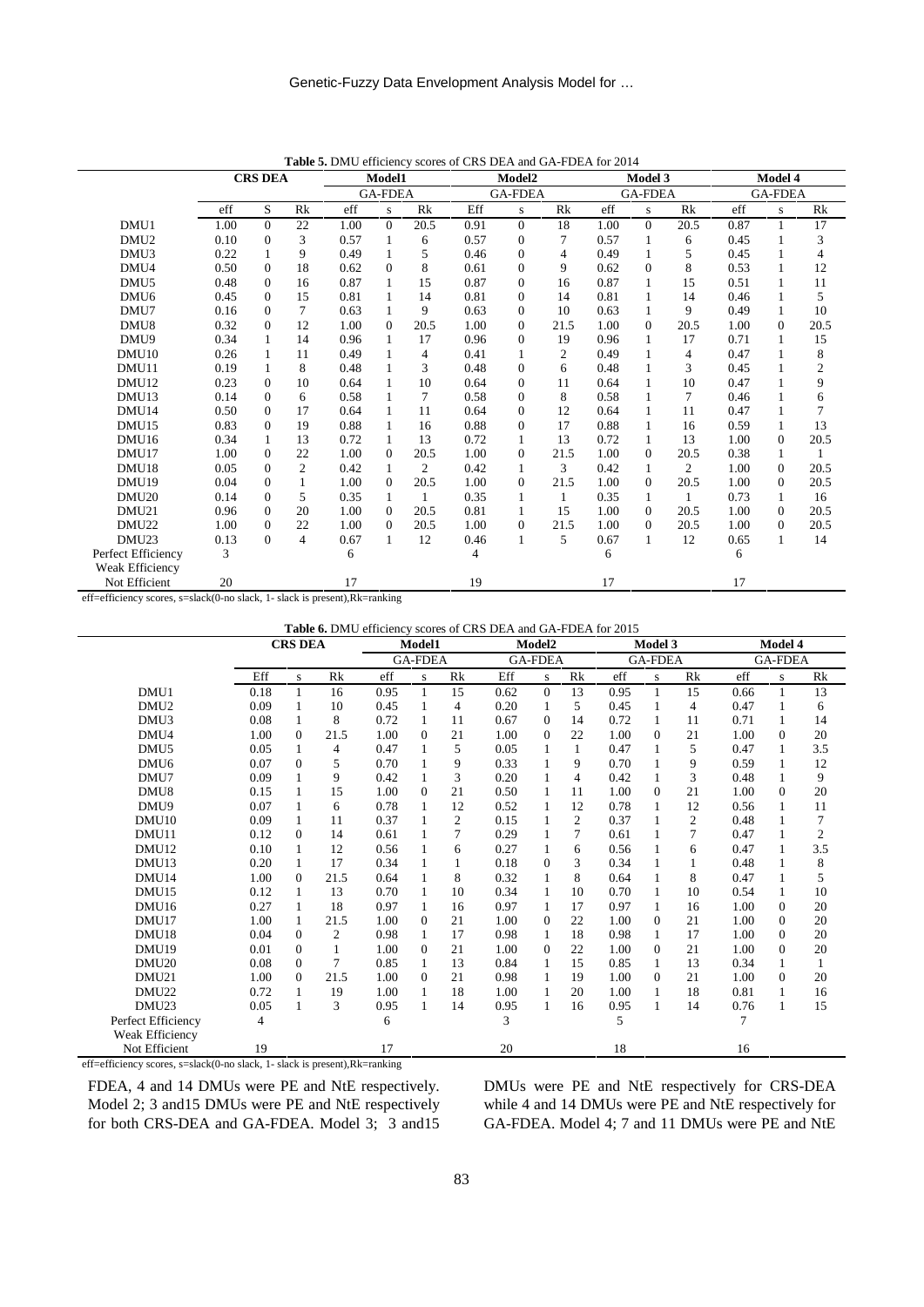|                                              |      | Model1         |    |                |                |      |                | Model <sub>2</sub> |                |                | Model 3        |      | Model 4        |          |      |
|----------------------------------------------|------|----------------|----|----------------|----------------|------|----------------|--------------------|----------------|----------------|----------------|------|----------------|----------|------|
|                                              |      | <b>CRS DEA</b> |    | <b>GA-FDEA</b> |                |      | <b>GA-FDEA</b> |                    |                | <b>GA-FDEA</b> |                |      | <b>GA-FDEA</b> |          |      |
|                                              | Eff  | S              | Rk | eff            | S              | Rk   | eff            | S                  | Rk             | eff            | S.             | Rk   | eff            | S        | Rk   |
| DMU1                                         | 1.00 |                | 17 | 0.78           | 1              | 12   | 0.65           | $\Omega$           | 12             | 0.78           | 1              | 12   | 0.92           |          | 12   |
| DMU <sub>2</sub>                             | 0.20 | $\Omega$       | 10 | 0.31           | $\Omega$       | 8    | 0.25           | $\Omega$           | 8              | 0.31           | $\theta$       | 8    | 0.50           |          | 3    |
| DMU <sub>3</sub>                             | 0.14 | $\Omega$       | 5  | 1.00           | $\overline{0}$ | 16.5 | 1.00           | $\Omega$           | 17             | 1.00           | $\Omega$       | 16.5 | 1.00           | $\Omega$ | 15.5 |
| DMU4                                         | 1.00 | $\Omega$       | 17 | 1.00           | $\overline{0}$ | 16.5 | 1.00           | $\Omega$           | 17             | 1.00           | $\Omega$       | 16.5 | 1.00           | $\Omega$ | 15.5 |
| DMU <sub>6</sub>                             | 0.15 | 0              | 7  | 0.38           | $\Omega$       | 10   | 0.33           | $\Omega$           | 10             | 0.38           | $\Omega$       | 10   | 0.59           |          |      |
| DMU7                                         | 0.17 | $\Omega$       | 8  | 0.26           | 1              | 5    | 0.20           | $\Omega$           | 5              | 0.26           | 1              | 5    | 0.63           |          | 8    |
| DMU <sub>8</sub>                             | 0.27 | $\Omega$       | 11 | 0.36           | 1              | 9    | 0.33           |                    | 11             | 0.36           | 1              | 9    | 0.71           |          | 9    |
| DMU9                                         | 0.14 | 0              | 6  | 0.40           | $\theta$       | 11   | 0.30           |                    | 9              | 0.40           | $\mathbf{0}$   | 11   | 1.00           | $\Omega$ | 15.5 |
| DMU <sub>10</sub>                            | 0.28 | 0              | 12 | 0.24           | $\Omega$       | 2    | 0.19           | $\Omega$           | $\overline{c}$ | 0.24           | $\mathbf{0}$   | 2    | 0.45           |          | 2    |
| DMU11                                        | 1.00 | 0              | 17 | 0.28           |                | 7    | 0.22           | $\Omega$           | 6              | 0.28           | 1              | 7    | 0.40           |          |      |
| DMU <sub>12</sub>                            | 0.19 | $\Omega$       | 9  | 0.21           | $\mathbf{0}$   |      | 0.17           |                    | 1              | 0.21           | $\mathbf{0}$   |      | 0.50           |          | 4    |
| DMU <sub>13</sub>                            | 0.43 | 0              | 14 | 0.27           | $\mathbf{0}$   | 6    | 0.24           | $\Omega$           | 7              | 0.27           | $\overline{0}$ | 6    | 0.53           |          | 5    |
| DMU <sub>14</sub>                            | 0.07 | $\Omega$       | 2  | 0.25           | $\Omega$       | 3    | 0.20           |                    | $\overline{4}$ | 0.25           | $\mathbf{0}$   | 3    | 0.57           |          | 6    |
| DMU <sub>15</sub>                            | 0.32 | 0              | 13 | 0.26           |                | 4    | 0.20           |                    | 3              | 0.26           | 1              | 4    | 0.74           |          | 10   |
| DMU <sub>18</sub>                            | 0.07 | 0              | 3  | 0.97           | 1              | 13   | 0.97           |                    | 14             | 0.97           | 1              | 13   | 1.00           | $\Omega$ | 15.5 |
| DMU19                                        | 0.02 | $\Omega$       | 1  | 1.00           | $\Omega$       | 16.5 | 1.00           | $\Omega$           | 17             | 1.00           | $\Omega$       | 16.5 | 1.00           | 0        | 15.5 |
| DMU21                                        | 0.59 | 0              | 15 | 1.00           | $\theta$       | 16.5 | 0.91           |                    | 13             | 1.00           | $\overline{0}$ | 16.5 | 1.00           | $\Omega$ | 15.5 |
| DMU <sub>23</sub>                            | 0.11 | $\Omega$       | 4  | 0.98           | 1              | 14   | 0.98           | 1                  | 15             | 0.98           | 1              | 14   | 0.86           |          | 11   |
| Perfect Efficiency<br><b>Weak Efficiency</b> | 3    |                |    | 4              |                |      | 3              |                    |                | 4              |                |      | 6              |          |      |
| Not Efficient                                | 15   |                |    | 14             |                |      | 15             |                    |                | 14             |                |      | 12             |          |      |

**Table 7.** DMU efficiency scores of CRS DEA and GA-FDEA for 2016

eff=efficiency scores, s=slack(0-no slack, 1- slack is present),Rk=ranking

respectively for CRS-DEA while 6 and 12 DMUs were PE and NtE respective for GA-FDEA.

#### *Validation*

The Spearman test of correlation (*rs*) was employed to verify the results of proposed models. Correlation coefficient describes both the strength and the direction of the relationship between two variables. Its value range from  $-1$  to  $+1$ , where 1 is total positive correlation, −1 is total negative correlation and 0 is no correlation. The Spearman correlation coefficient is often used to evaluate relationship between ranked variables rather than the raw data. In this study, Spearman (*rs)* test was employed to compare proposed GA-FDEA models with results of CRS-DEA.Table 8 and 9 represent the Spearman test between proposed GA-FDEAmodels and CRS-DEA model and their p values respectively. To measure the Spearman correlation coefficient, the efficiency scores of DMUs of all models were ranked (see the RK column in Table 4 to 7). The *rs* for GA-FDEA models and CRS-DEA lies between -0.25 to 0.60.

In 2014, Model1, 2 and 3 have strong positive relationship and model 4 have a very weak or relationship with CRS-DEA model. In 2016, all models show weak negative relationship with CRS-DEA. In 2013 and 2015, all models show weak relationship with CRS-DEA.

The results are not significant at the 5% level except in 2014. Therefore, we conclude that the proposed models have no relationship with CRS-DEA approach.

In the result of this study, the GA-FDEA approach outperforms the conventional DEA in terms of efficiency performance scoring. In all these models, input variable (FIA) and output variables (TI and NEP) are strong indicators that are very important in determining multi-financial institutions performance.

**Table 8.** Spearman Correlation Coefficients of CRS DEA and four GA-FDEA models

| <b>Correlation matrix (Spearman)</b> |       |       |       |          |  |  |  |  |  |  |  |
|--------------------------------------|-------|-------|-------|----------|--|--|--|--|--|--|--|
| CRS DEA                              |       |       |       |          |  |  |  |  |  |  |  |
| Models                               | 2013  | 2014  | 2015  | 2016     |  |  |  |  |  |  |  |
| GA-FDEA1                             | 0.286 | 0.601 | 0.218 | $-0.103$ |  |  |  |  |  |  |  |
| GA-FDEA2                             | 0.177 | 0.581 | 0.175 | $-0.181$ |  |  |  |  |  |  |  |
| GA-FDEA3                             | 0.286 | 0.601 | 0.218 | $-0.103$ |  |  |  |  |  |  |  |
| GA-FDEA4                             | 0.171 | 0.043 | 0.176 | $-0.246$ |  |  |  |  |  |  |  |

**Table 9.** p value of Spearman Correlation Coefficients of CRS DEA and four GA-FDEA models

| p-values (Spearman): |          |       |       |       |  |  |  |  |  |  |  |
|----------------------|----------|-------|-------|-------|--|--|--|--|--|--|--|
| <b>CRS DEA</b>       |          |       |       |       |  |  |  |  |  |  |  |
| Models               | 2013     | 2014  | 2015  | 2016  |  |  |  |  |  |  |  |
| GA-FDEA1             | 0.185    | 0.003 | 0.317 | 0.684 |  |  |  |  |  |  |  |
| GA-FDEA2             | 0.417    | 0.004 | 0.423 | 0.470 |  |  |  |  |  |  |  |
| GA-FDEA3             | 0.185    | 0.003 | 0.317 | 0.684 |  |  |  |  |  |  |  |
| GA-FDEA4             | 0.433    | 0.846 | 0.419 | 0.323 |  |  |  |  |  |  |  |
| .                    | $\cdots$ |       |       |       |  |  |  |  |  |  |  |

Values in bold are different from 0 with a significance level alpha=0.05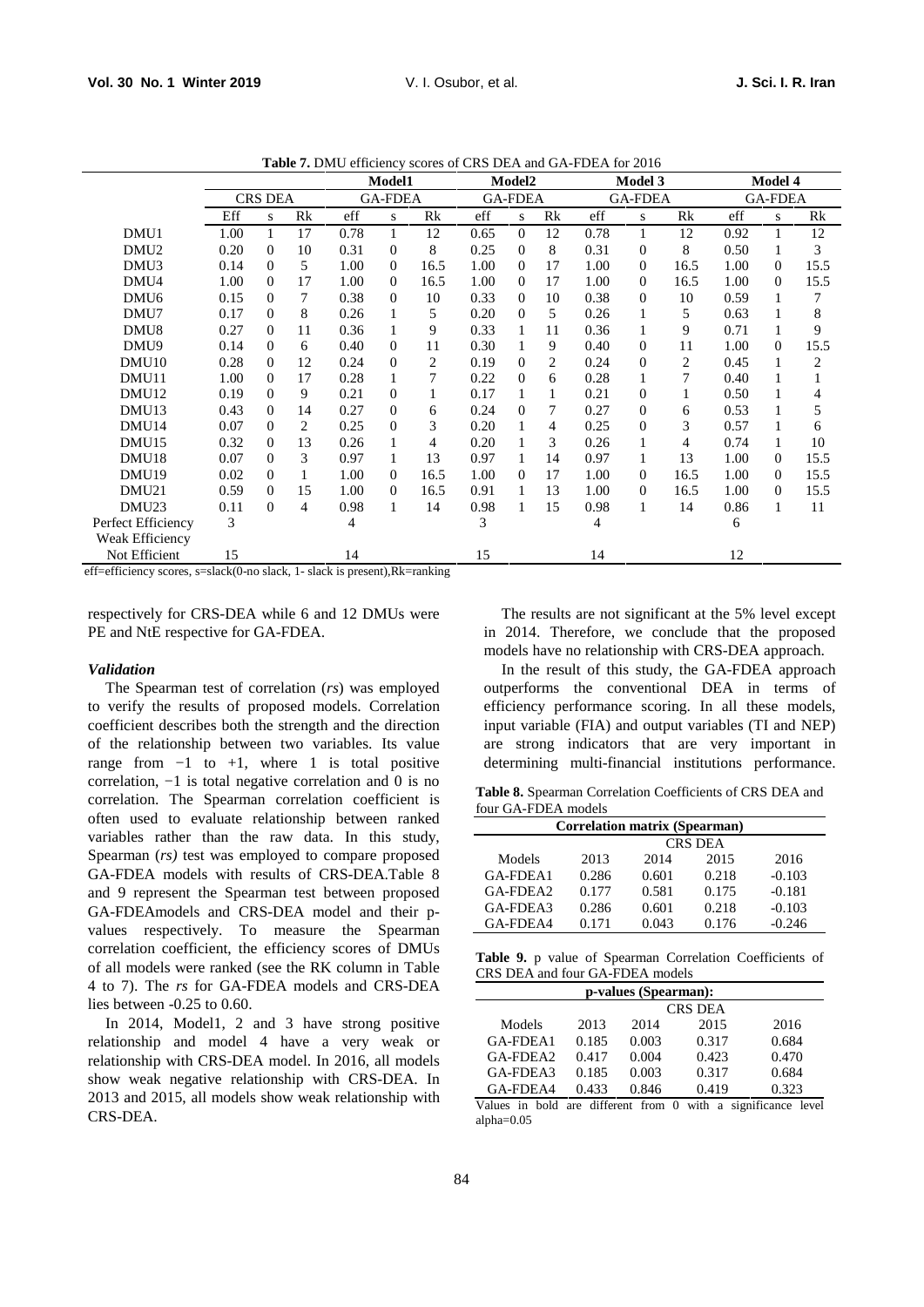Also, ranking of the bank shows efficient banks were ranked higher for each year. The institutions should put in place adequate measures that will minimize their huge capital allocation on fixed assets and concentrate on how to generate more income which will influence their net profit. Government on the other hand should relax their monetary policies so that money market can be robust by putting measures that will reduce the exchange rate since this will affect the FIA.

## *Conclusion*

This research objective was to introduce an optimized GA-FDEA approach for selecting best model(s) with key economic indicators and measure the relative efficiencies of financial institutions using these models. Past researchers on this subject area employ parameters or variables without observing their degree of relatedness. The GA approach for selecting variable removes the biasness and relatedness among economic indicators such that only variables that contribute significantly were considered before evaluation. The alpha cut Fuzzy logic approach caters for the uncertainty in DEA efficiency measure of some parameters since in real world economic indicators cannot assume fixed values. Financial reports of twenty three (23) finance institutions were capture and translated to fuzzy numbers using symmetric triangular fuzzy membership function. GA-FDEA model was able to intelligently discriminate DMUs where efficiency is very sensitive to varying inputs and outputs. The GA- FDEA demonstrated several robust and reliable models that measure efficiency across similar/dissimilar institutions and surpasses the results of the traditional CRS-DEA. We conclude by affirming that GA-FDEA will produce better results that will help both financial institutions and government to moderate their policies so as to bring the necessary growth in the economy.

#### **References**

- 1. Toma E., Carina D., Ion D., and Elena C. DEA applicability in Assessment of Agriculture Efficiency on Areas with Similar Geographically Patterns. *Agriculture and Agricultural Science Procedia*. **6**: 704-711. (2015).
- 2. Emrouznejad A., and De Witte K. COOPER-framework: A Unified Process for Non-parametric Projects. *European Journal of Operational Research.* **207**: 1573-1586 (2010).
- 3. Micheal O. Relative Efficiency of Commercial Banks in Nigeria: A Nonparametric mathmatical optimization Analysis. *International Journal of Economics and Financial Research,* **2**: 27-49 (2017).
- 4. Bogetoft P., and Otto L. *Benchmarking with DEA, SFA, and R.* Springer-Verlag, New York, 352p. (2011).
- 5. Madhanagopal R., and Chandrasekaran R. Selecting Appropriate Variables for DEA Using Genetic Algorithm

(GA) Search Procedure. *International Journal of Data Envelopment Analysis and Operations Research.* **1**: 28-33 (2014).

- 6. Chen Y. C., Huang C., and Tu C. The analysis of bank business performance and market risk-Apply Fuzzy DEA. *Ecomomic Modelling.* **32**: 225-232 (2013).
- 7. Tahmasebi P., and Hezarkhani A. A hybrid neural network-fuzzy logic-genetic algorithm for grade estimation. *Computers & Geosciences,* **42**: 18-27 (2012).
- 8. Skale M., and Rabar D. Measuring Economic growth using Deta evelopment Analysis. *Amfiteatru Economic, 18* (42), 386-406. (2015).
- 9. Zhu J. Multi-factor performance measure model with an application to Fortune 500 companies. *European Journal of Operational Research,* **1**: 105-124. (2003).
- 10. Cooper W., Seiford L. M., and Tone K. Data Envelopment Analysis: A Comprehensive Text with Models, Applications, References and DEA-Solver Software. Springer, New York (2007).
- 11. Widiarto I., & Emrouznejad A. Social and financial efficiency of Islamic microfinance institutions: A Data Envelopment Analysis application. *Socio-Economic Planning Sciences,* **50** (1): 1-17 (2015).
- 12. Cook, W. and Zhu J. *Modeling Performance Measurement: Applications and Implementation Issues in DEA.* Springer, New York, (2005).
- 13. Livi L., Rizzia A., & Sadeghianba A. Granular modeling and computing approaches for intelligent analysis of non geometric data. *Applied Soft Computing*. **27**: 567-574  $(2015)$ .
- 14. Pedrycz W. *Granular Computing: Analysis and Design of Intelligent Systems (Industrial Electronics Series).* Taylor & Francis, New York, (2013).
- 15. Kau C., and Liu S. Fuzzy efficiency measures in data envelopment analysis. *Fuzzy Sets and Systems.* **113**: 427- 437 (2000).
- 16. Wen M., and Li H. Fuzzy data envelopment analysis (DEA): Model and ranking method. *Journal of Computational and Applied Mathematics,* **223**: 872–878. (2009).
- 17. Lertworasirikul S., Fang S., Joines J., and Nuttle H. Fuzzy Data Envelopment Analysis (DEA): A possibility approach. *Fuzzy Sets and Systems.* **139**: 379-394 (2003).
- 18. Hatami-Marbini A., Emrouznejad A., and Tavana M. Taxonomy and review of the Fuzzy Data Envelopment Analysis literature: two decades in the making. *European Journal of Operational Research.* **214**: 457-472 (2011).
- 19. Houssine T., and Houssine A. Assessing the Efficiency of commercial Tunisian Banks using Fuzzy Data Envelopment Analysis. *Journal of Data Envelopment Analysis and Decision Science.* **2**: 14-27 (2017).
- 20. Wen M., You C., and Kang, R. A new ranking method to fuzzy data envelopment analysis. *Computers and Mathematics with Applications.* **59**: 3398-3404 (2010).
- 21. Wanke P., Barros C., and Emrouznejad A. Assessing productive efficiency of banks using integrated Fuzzy- DEA and bootstrapping: A case of Mozambican banks. *European Journal of Operational Research,* **249**: 378-389 (2016).
- 22. Wanke P., Azad A., and Emrouznejad A. Efficiency in BRICS banking under data vagueness: a two-stage fuzzy